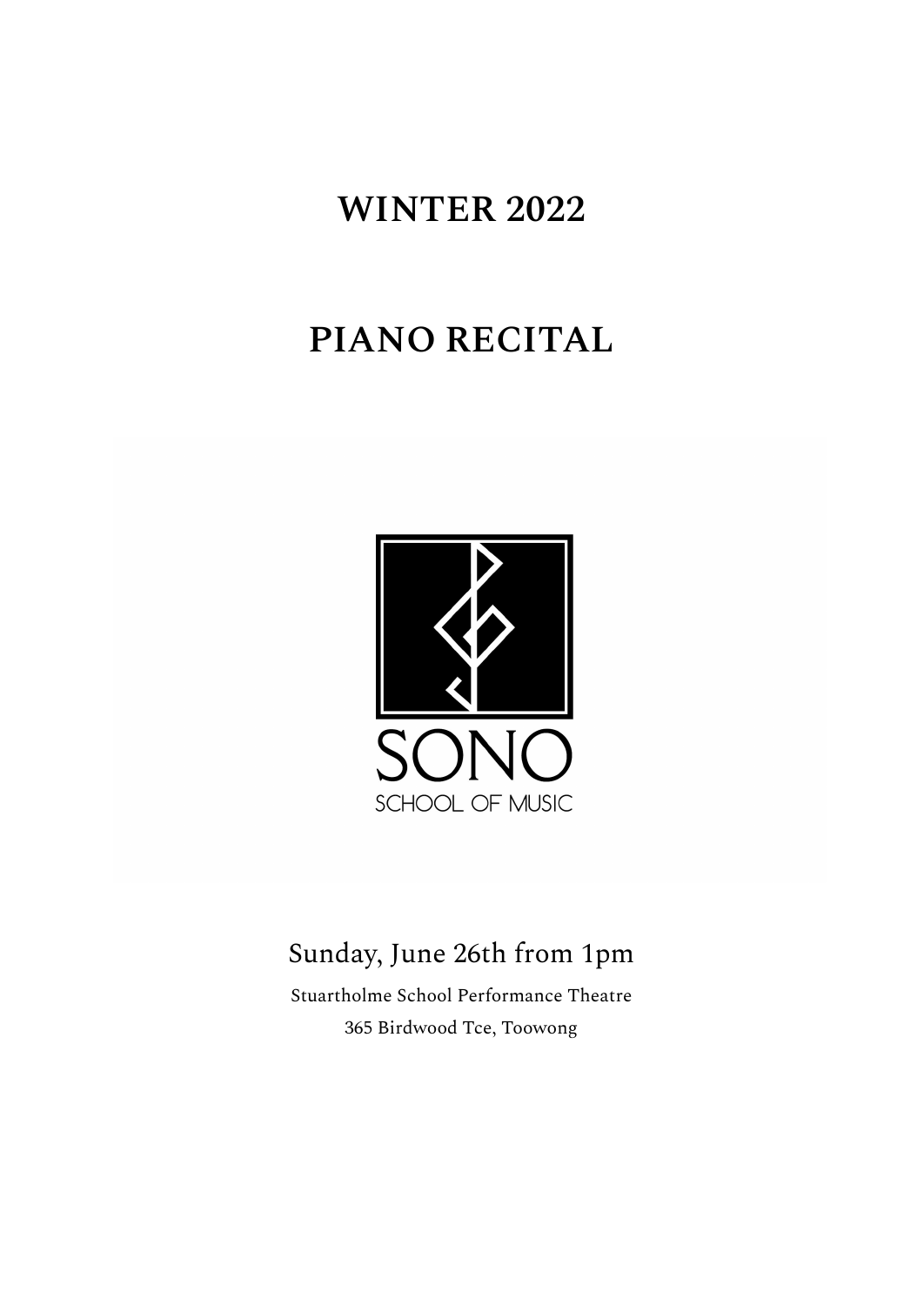#### **Event Overview**

#### **Session 1**

Doors at 12:50pm for a 1pm start. The session will conclude by approximately 2-2:10pm.

#### **Meet and Greet**

Please join us on the terrace for tea and coffee at the conclusion of session 1.

#### **Session 2**

Doors at 2:50pm for a 3pm start. The session should conclude by approximately 4:15pm.

"There's nothing remarkable about it. All one has to do is hit the right keys at the right time and the instrument plays itself." *- Johann Sebastian Bach*

### **Acknowledgements**

Thank you to our performers. While we hope to provide you with some inspiration to practice and enjoy the art of music, you should know that you inspire us everyday to be better teachers and mentors.

Thank you to all the mums and dads, grandparents, families and caregivers for supporting your children and giving them the wonderful opportunity to learn to play music.

Thank you to our amazing piano faculty: Beth, Connor, Daniel, Freyja, Lauren, Esther, Sarah, Yuma, Zanna, Aidan, Ashley, and Andre. Your care and dedication to our clients is greatly appreciated.

> John Freiberg Director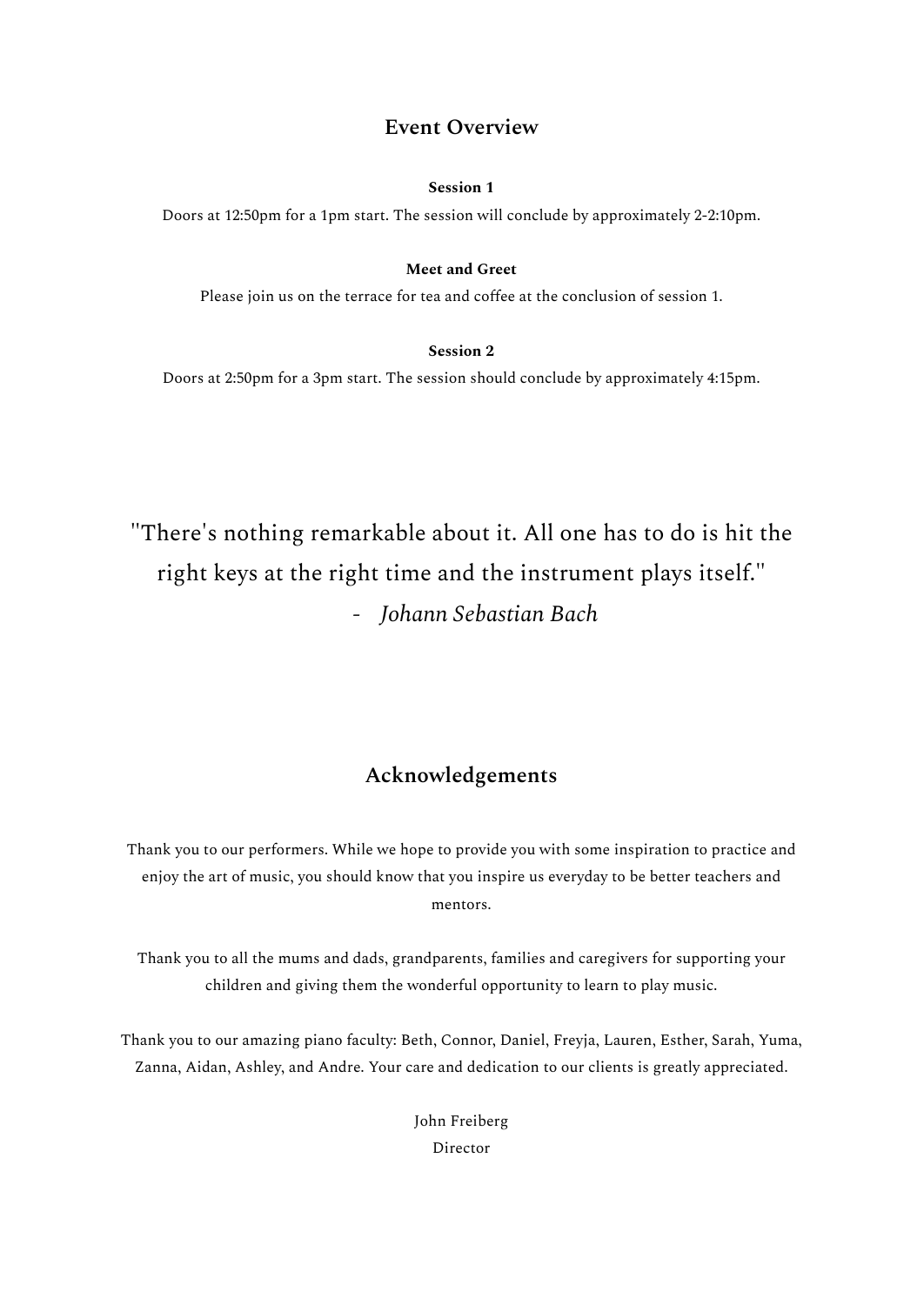### **SESSION 1**

## **1pm**

| Jaina Cheng                   | A Happy Song & Balloons                             |
|-------------------------------|-----------------------------------------------------|
| Mei Yoshizawa, duet with Beth | If I Won Ten Million Dollars                        |
| Ricky Klonowski               | Square-O & Greased Lightnin'                        |
| Kiara Smith                   | Lullaby Of Birdland & Jurassic Park                 |
| Eva Memon                     | Sonatina & Greatest Show On Earth                   |
| Vibodh Sris                   | Turkish Pepper & In The Hall Of The Mountain King   |
| Ayla Yoshizawa                | Prelude & Sherlock Holmes                           |
| <b>Holly Landers</b>          | Dancing Queen                                       |
| Audrey Puyat                  | Prayer                                              |
| Carolina Voinea               | Wilder Reiter (Schumann) & Gnossienne No. 1 (Satie) |
| Zoe Ingram                    | Kinabula Sunrise (Gibson) & Bass Rules              |
| Cat Waye                      | Norwegian Cradle Song                               |
| Sarah Harley                  | Arabesque No. 1 (Debussy)                           |
| Isaiah Thong                  | Greased Lightnin' & Secret Agent                    |
| Aedan Wardale                 | Driving Range                                       |
| Luka Tunjic                   | Jurassic Park (John Williams)                       |
| Beth                          | Sonata Pathétique, 1st Movement (Beethoven)         |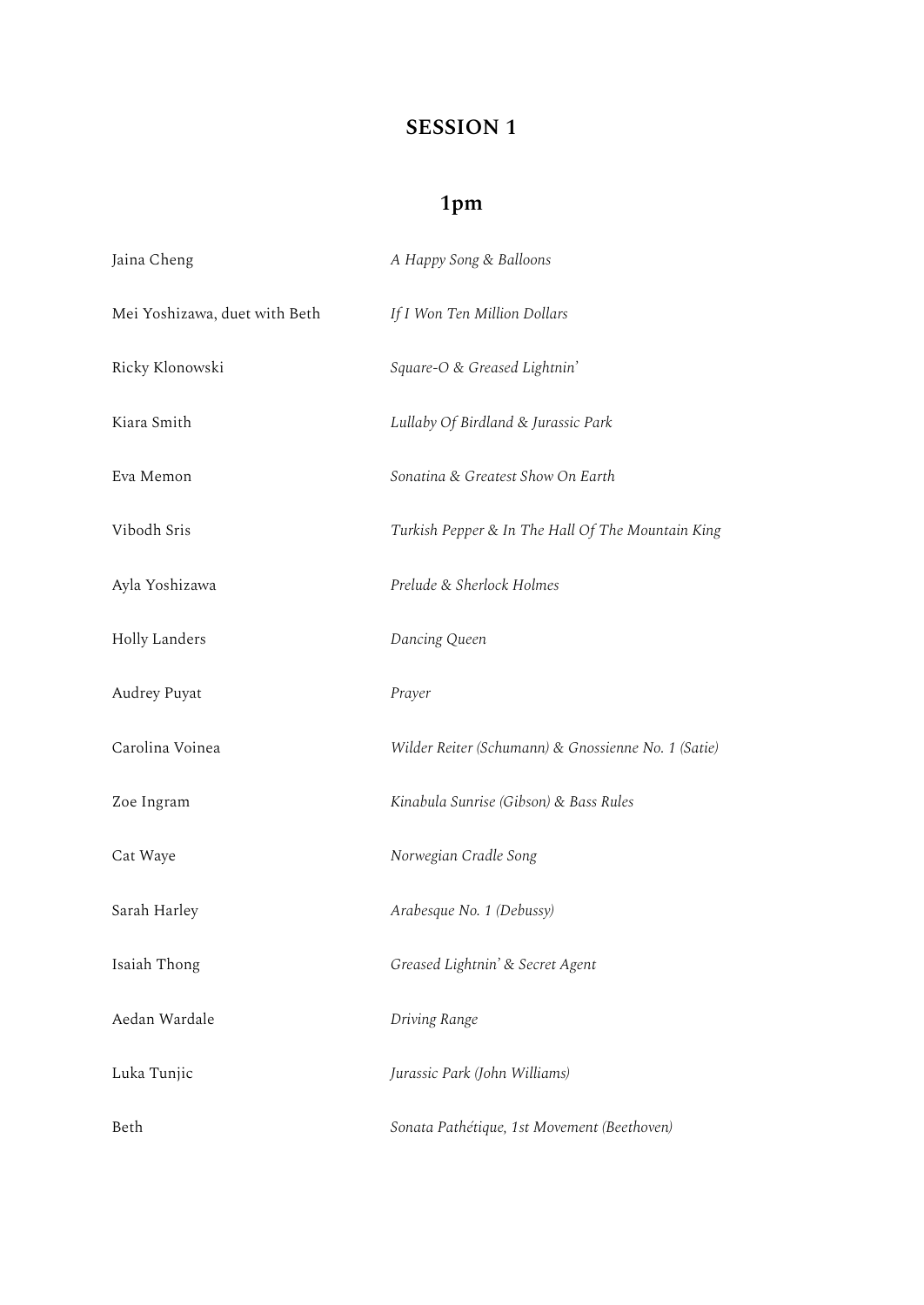| Ryan Akbari                | Magic Man                                             |
|----------------------------|-------------------------------------------------------|
| Liam Lam, duet with Connor | Oom Pa Pa                                             |
| Caleb Ngu                  | Rondo                                                 |
| Tina Oakley                | This Could Be The Start Of Something Big              |
| Aimee Wigan                | Passing Storm                                         |
| Tianyou Mao                | March Of The Goblins                                  |
| Ava Nobari                 | When Our Band Goes Marching By & Sonatina             |
| Arshin Shikavand           | Fur Elise                                             |
| Mikah Tunjic               | Brother John                                          |
| Leo Kershaw                | The Force (Star Wars) & Kiwi's (original composition) |
| Hudson Gooch               | Jurassic Park                                         |
| Ada Luo                    | Let It Go                                             |

## **MEET & GREET**

## **2pm**

Please join us on the terrace for tea and coffee.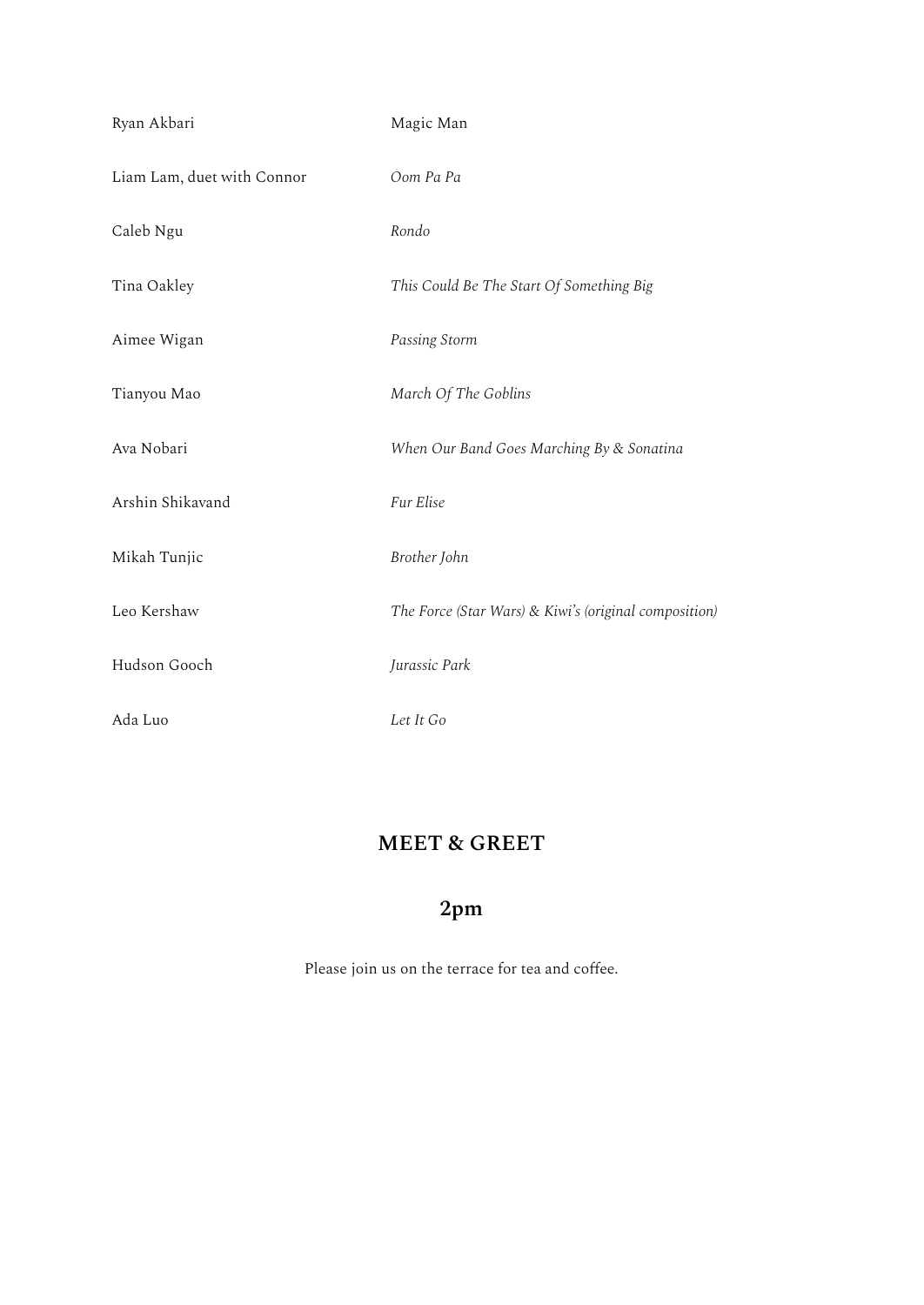### **SESSION 2**

## **3pm**

| Sasen Pathirana                    | Bean Stalk / Hip Hop Kids                |
|------------------------------------|------------------------------------------|
| Anthony Zhao                       | Race Day (Gibson)                        |
| Ezekiel Almendras                  | Greensleeves                             |
| Nathanael Bryett, duet with Esther | Slow Blues                               |
| Piotr Sajdek                       | Muzarka (Szymanowska)                    |
| David Sheinker                     | Victory                                  |
| Alex Li                            | Croatian Rhapsody (Mravica)              |
| Kaydence Mulivai                   | El Baile                                 |
| Zacharie Faresa                    | Chase It (Gibson)                        |
| Aarush Annapantula                 | New World Symphony                       |
| Esther                             | Brahms Rhapsody in G Minor Op. 79, No. 2 |
| Kathleen Haryono                   | Sailing In The Sun                       |
| Claudia Vedelago                   | Let It Go                                |
| Kaiden McPhail                     | Wildest Dreams                           |
| Giulia Pace                        | Carnival Of Venice                       |
| Leanna Yue                         | Dragonfly Progress                       |
| Stephanie Matthew                  | The Chase (Burgmuller)                   |